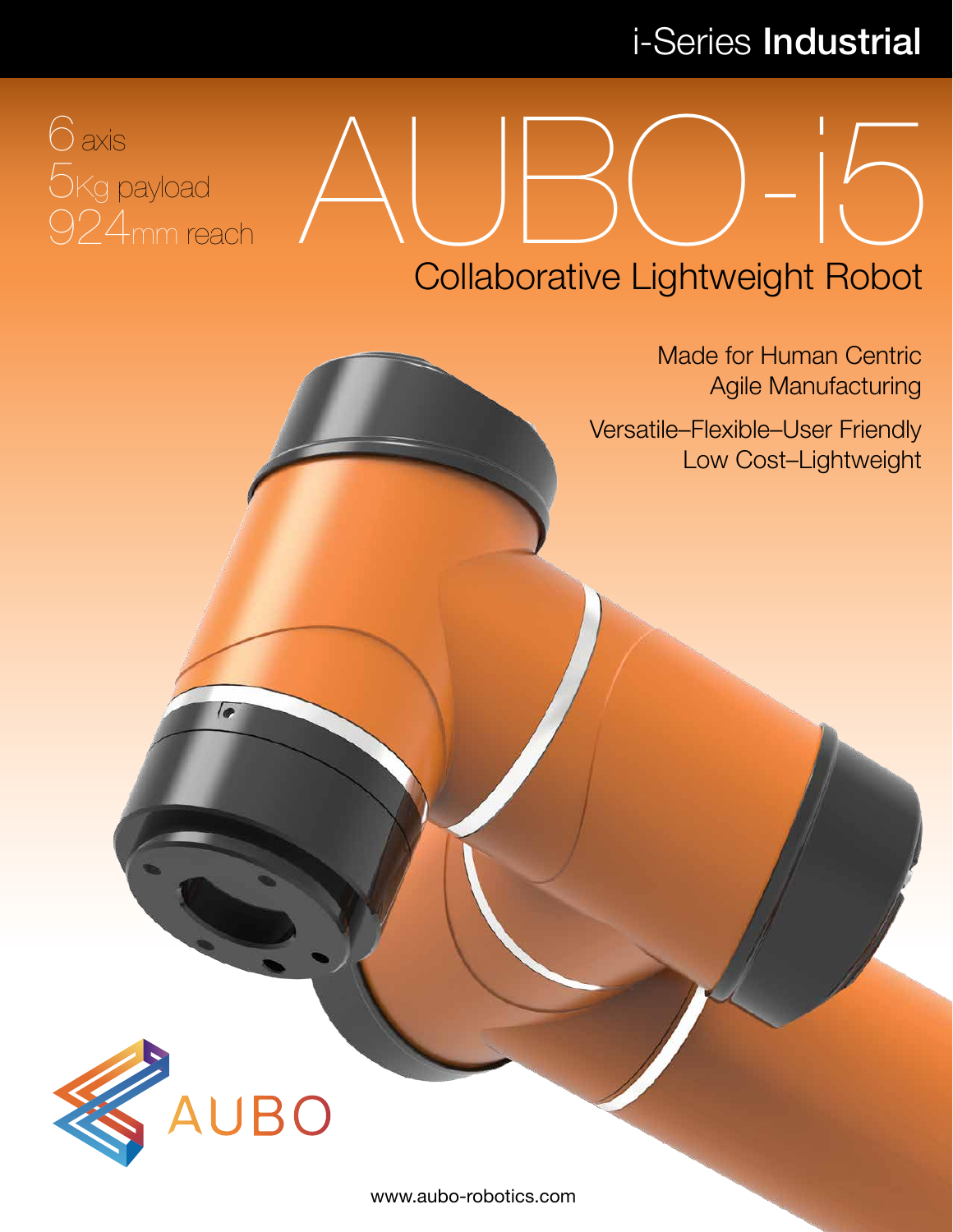# 5 Kg Payload Collaborative Robot (Co-Bot)  $\triangle$ UBO- $5$

### **AUBO-i5 works closely within environment human without safety equipment, depending on risk assessment.**

### **COLLABORATIVE FUNCTION:**

- Guide to teach (inverse kinematics motion planning), this manual operation of the robot enables quick and easy programing of the robot by demonstration without any programing skills.
- Works side by side with human operator without safety fence, laser or sensors (after a risk assessment is preformed).
- Teach pendent user interface for programing (forward kinematics) enables online programing and simulation via a touch screen tablet.
- Lightweight, flexible, easy to re-purpose this robot weighs in under 24Kg

### **SAFETY FUNCTIONS:**

- Designed in accordance with Pl d and ISO 10218-1 (5.10.5 power and force limiting) safety requirements and compliant with most all specifications for collaborative robot operation.
- Power and force limiting design brings robot to a protective stop if limits are exceeded or a collision is detected. Speed and force can be adjusted to fit and optimize any application easily.
- Sensors embedded in motor drives provide real-time feedback to prevent dangerous situations.
- Emergency stop buttons are positioned on teach pendent and control box with a braking distance less than 1mm.

### **OPEN SOURCE ARCHITECTURE:**

- CAN bus network used in this robot for multiple microcontrollers to communicate with each other.
- ROS (Robot Operating System) compatibility is supported through an API.
- Hardware adopts bus protocols with open I/O interface extensions.
- Easily integrate robot into existing production systems.

### **RETURN ON INVESTMENT (ROI)**

- Low cost of ownership, **no programing skills needed**, and ease of integration into a system all add up to a quick return on your investment.
- Short run, high mix environment job like Lab automation or machine tending are prime examples of industries needing fast redeployment.
- Floor space is a premium cost at most company's usually more than the equipment. A small foot print, lightweight robot will be a huge benefit for any size company's cost of production.
- Repurpose, redeploy and or reinvent applications with the same robot, change the number of degrees of freedom, joints and tubes are modular making it easy to repair as well as reconfigure.

### **INTELLIGENCE**

- Vison systems can be easily integrated into controller.
- Communications ports are TCP/IP, Modbus RTU / TCP through the control box.
- This research robot platform is used widely around the world in corporate research labs and for academic robotics research.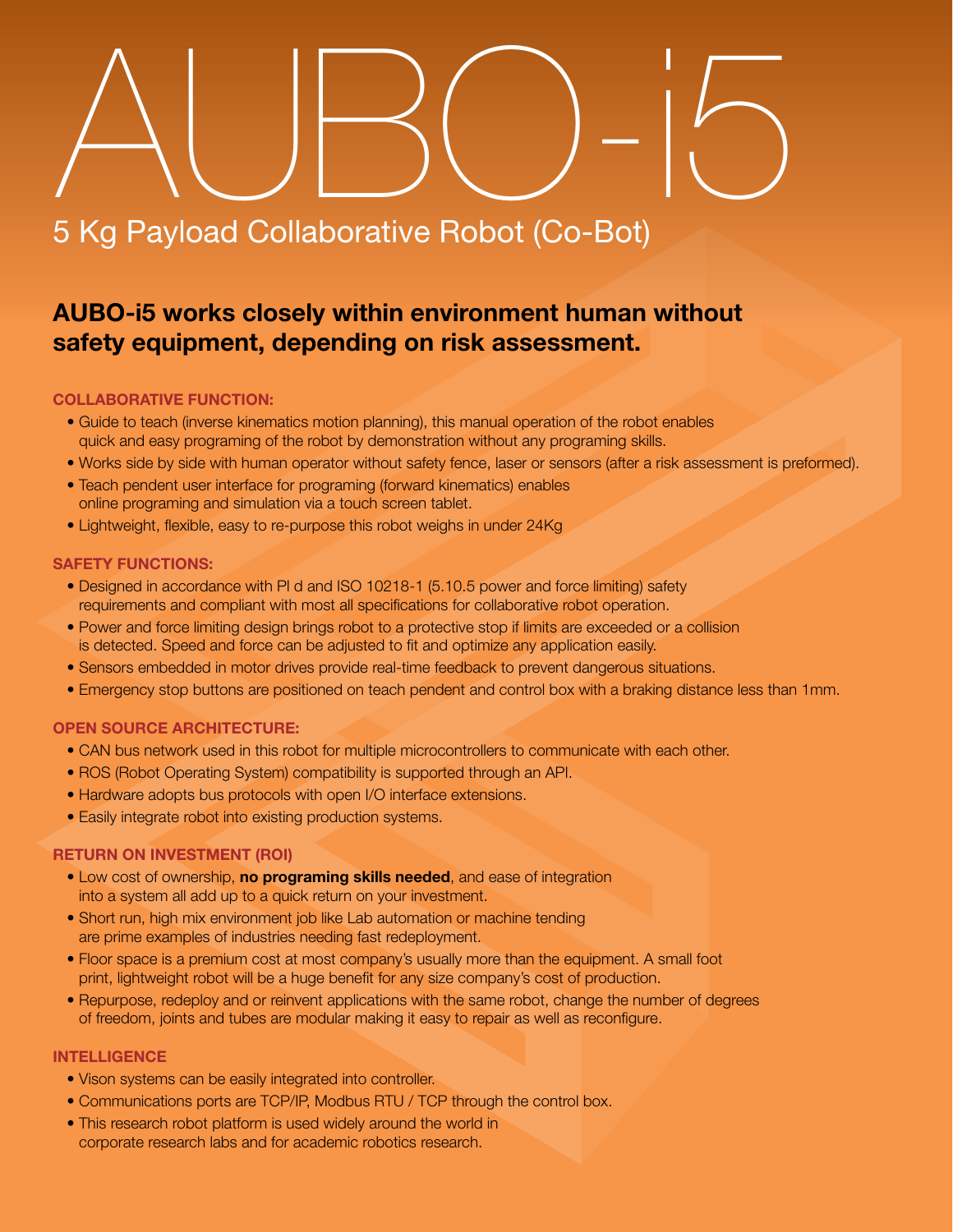## AUBO-i5 Collaborative Robot (Co-Bot)



### **Work Envelope-Range of Motion of the Point P**

1.Double dotted <sub>\_\_\_\_</sub>\_ line means regional boundaries 2.The trajectory of Point P may exceed the space area which contained by the double dotted line





www.aubo-robotics.com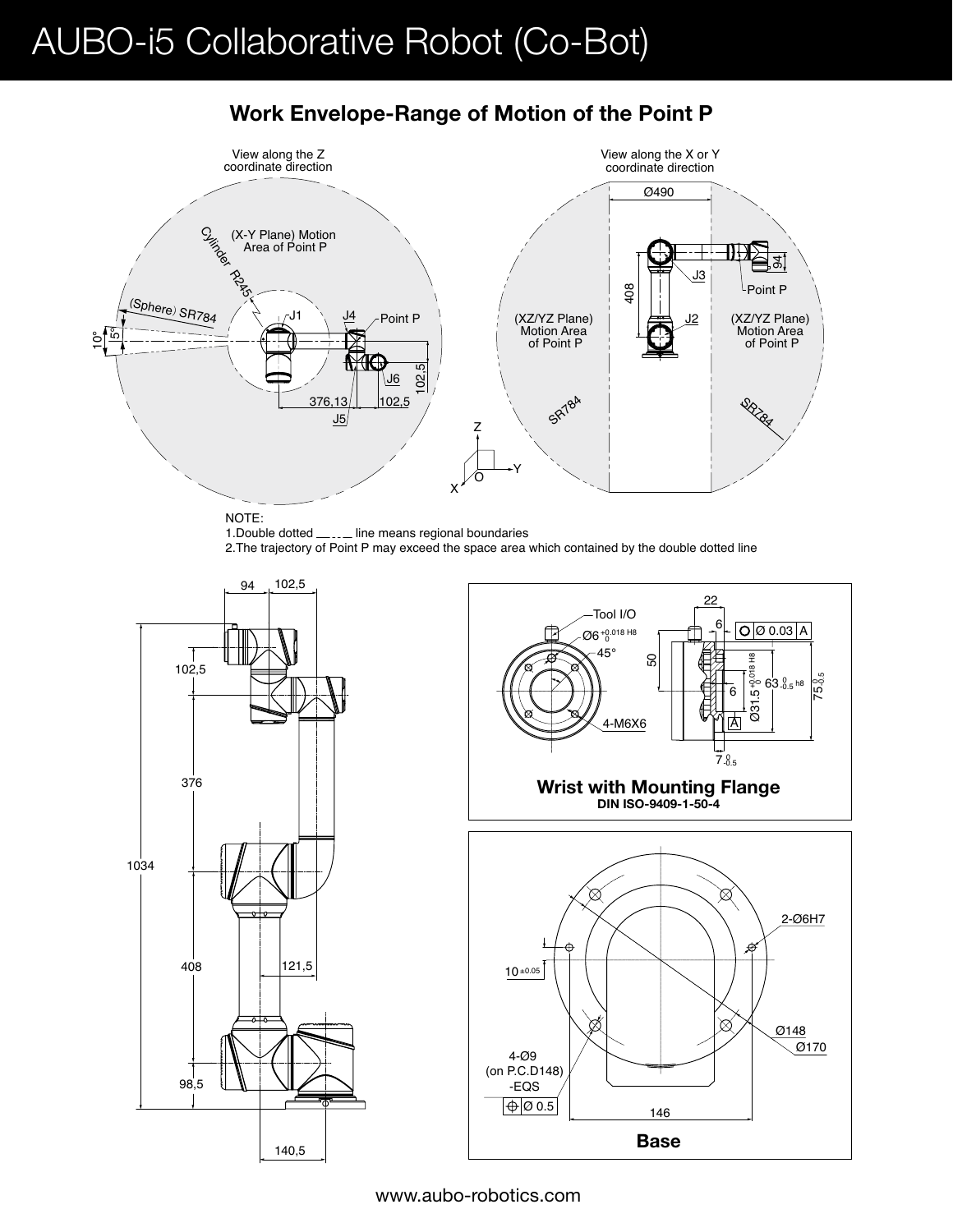# i-Series Industrial





# 6 axis 5Kg payload 924mm reach



### **TECHNICAL SPECIFICATIONS:**

Repeatability  $|$  (+/- 0.05 mm) Linear Velocity **2.8** m/s adjustable

Ambient Temperature **0** to 45 degrees Celsius IP Classification of Robot | IP54

**Communication** CAN bus Motor Type **Harmonic drive 48 Volt** Installation Orientation | Any Ceiling, Floor, Wall

### **AXIS MOVEMENT**

J1 axis rotation base J2 axis rotation shoulder J3 axis rotation elbow J4 axis wrist rotation J5 axis wrist swing J6 axis wrist rotation

### **I/O PORT ON**

| <b>CONTROL BOX</b>       |              |
|--------------------------|--------------|
| Dimensions (LxWxH)       | 683x2        |
| Weight                   | 20Kq         |
| Cabling                  | 5mm          |
| Color                    | <b>Black</b> |
| Communication            | TCP/I        |
| Power supply             | $100 -$      |
| <b>IP Classification</b> | <b>IP54</b>  |

### **I/O PORTS**

Digital in Digital out Analog In Analog out Power input Power output

| <b>DIIIIEIISIUIIS (LAVVALI)</b> | UOJAZZUAUZZ IIIIII            |
|---------------------------------|-------------------------------|
| Weight                          | 20Kg                          |
| Cabling                         | 5mm                           |
| Color                           | <b>Black</b>                  |
| Communication                   | <b>TCP/IP, Modbus RTU/TCP</b> |
| Power supply                    | 100 - 240 VAC, 50 - 60 Hz     |
| <b>IP Classification</b>        | <b>IP54</b>                   |
|                                 |                               |

| User I/O | Safety I/O     |
|----------|----------------|
| 16       | 16             |
| 16       | 16             |
| 4        |                |
| 4        |                |
|          | 24 Volts       |
|          | A <sub>3</sub> |
|          |                |



### **TEACH PENDANT**

Dimensions (LxWxH) | 355x235x54 mm Weight  $\begin{array}{|c|c|c|c|c|}\n\hline\n1.8 Kg\n\end{array}$ Cabling 2.5 mm IP Classification | IP54 Color Color Color

Display Screen 30 cm Touch LCD Screen



### AUBO-i5 Articulated Type / Modular 6 axes ( J1, J2, J3, J4, J5, J6) J7max 924 mm, 880 mm (working range) 5Kg 24 Kg

172 mm diameter Safety monitored stop, speed and separation monitoring, hand guide operation, power and force limiting design Certifications ISO 10218-1:2011, EN 60204-1:2006 + A1:2009, ISO 12100: 2010, ISO 13849-1:2008, CE **Power Consumption** 200 watts typical application Materials **Materials Aluminum, Steel, Plastic** Ambient Humidity **Ambient Humidity** Normal 75% RH or less without frost or dew, 85% RH short term **Programing** Teach pendant with user interface, guide to teach,<br>ROS compatibility through an API, Lua or Python

| <b>WORKING</b><br><b>RANGE</b> | <b>MAXIMUM</b><br><b>SPEED</b> | <b>MAX. JOINT</b><br><b>MOMENTS</b> |
|--------------------------------|--------------------------------|-------------------------------------|
| $(+/-)$ 175°                   | $150^{\circ}/\text{sec}$       | 207 Nm                              |
| $(+/-)$ 175°                   | $150^{\circ}/\text{sec}$       | 207 Nm                              |
| $(+/-)$ 175°                   | $150^{\circ}/\text{sec}$       | 207 Nm                              |
| $(+/-)$ 175°                   | $180^{\circ}/\text{sec}$       | 34 Nm                               |
| $(+/-)$ 175°                   | $180^\circ/\text{sec}$         | 34 Nm                               |
| $(+/-)$ 175°                   | $180^{\circ}/\text{sec}$       | 34 Nm                               |
|                                |                                |                                     |

| 179 I 9N PIN WHIPL |         |            |                                  |  |
|--------------------|---------|------------|----------------------------------|--|
| Voltage            | Current | Digital In | Digital out Analog In Analog Out |  |
| 0/12/24 V          | 800 mA  |            |                                  |  |

| WRIST |            |      |
|-------|------------|------|
| .nt   | Digital In | Digi |
| nА    | 4          |      |

 $683x220x622$  mm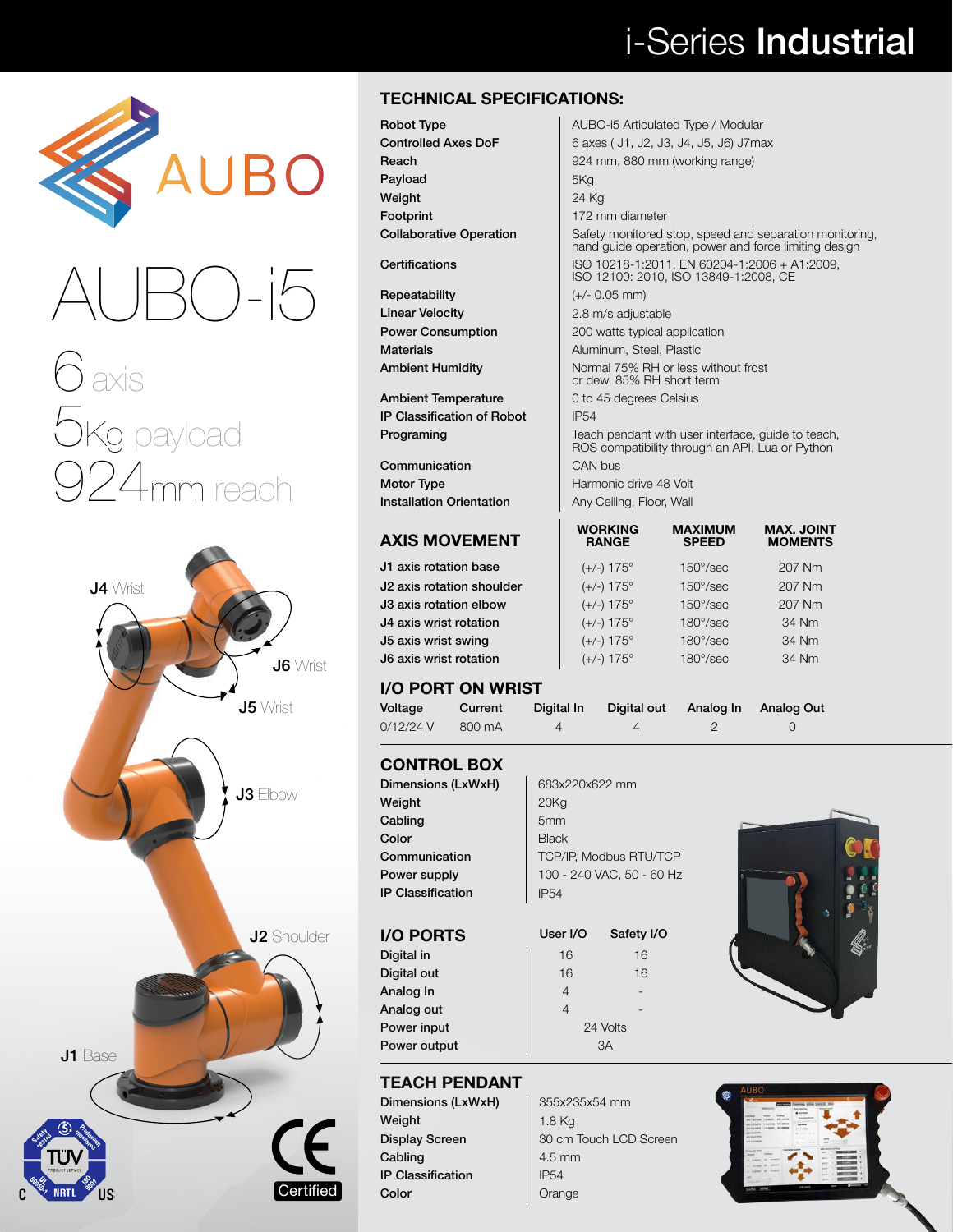### **About Aubo Robotics**

Aubo Robotics was established in collaboration between professors from the USA and China to make a lightweight intelligent collaborative robot. This robot arm was specially designed with important functions from the start, combining state of the art technology with user friendliness to make this a collaborative robot (Co-bot). The open source architecture enables the Robot Operating System (ROS) to be supported through an API for both industrial and academic uses.

The Aubo robot uses the CAN bus networks to communicate between joints. This offers un-parallel versatility to configure this robot from 3 to 7 DOFs. This modular design also enables users to alter the number of links and the length between joints to fit custom applications. Low cost of ownership and high positional repeatability are some of the other criteria that makes up the outstanding features of this robot. Aubo Robotics holds several core patents and has strategic cooperation with several public companies leveraging the best of all new technologies.

Robotic automation is no longer out of range for small to midsize companies. The user-friendly setup facilitates ROI in real production environments so employees without programing skills can adapt this robot for most high mix or small batch applications. Aubo looks forward to helping companies make use of this new technology and gain competitive advantage in manufacturing environment while reducing the dangerous and repetitive tasks performed by workers today.

### Some places where you may see AUBO-i5 Robot:

Assembly, Packaging, Welding, Pick and Place, Inspection, Machine Tending, Pharmaceutical and Medical Labs, Research and Development, and Academia.

> *The AUBO-i5 works closely within human environments without safety equipment, depending on risk assessment.*